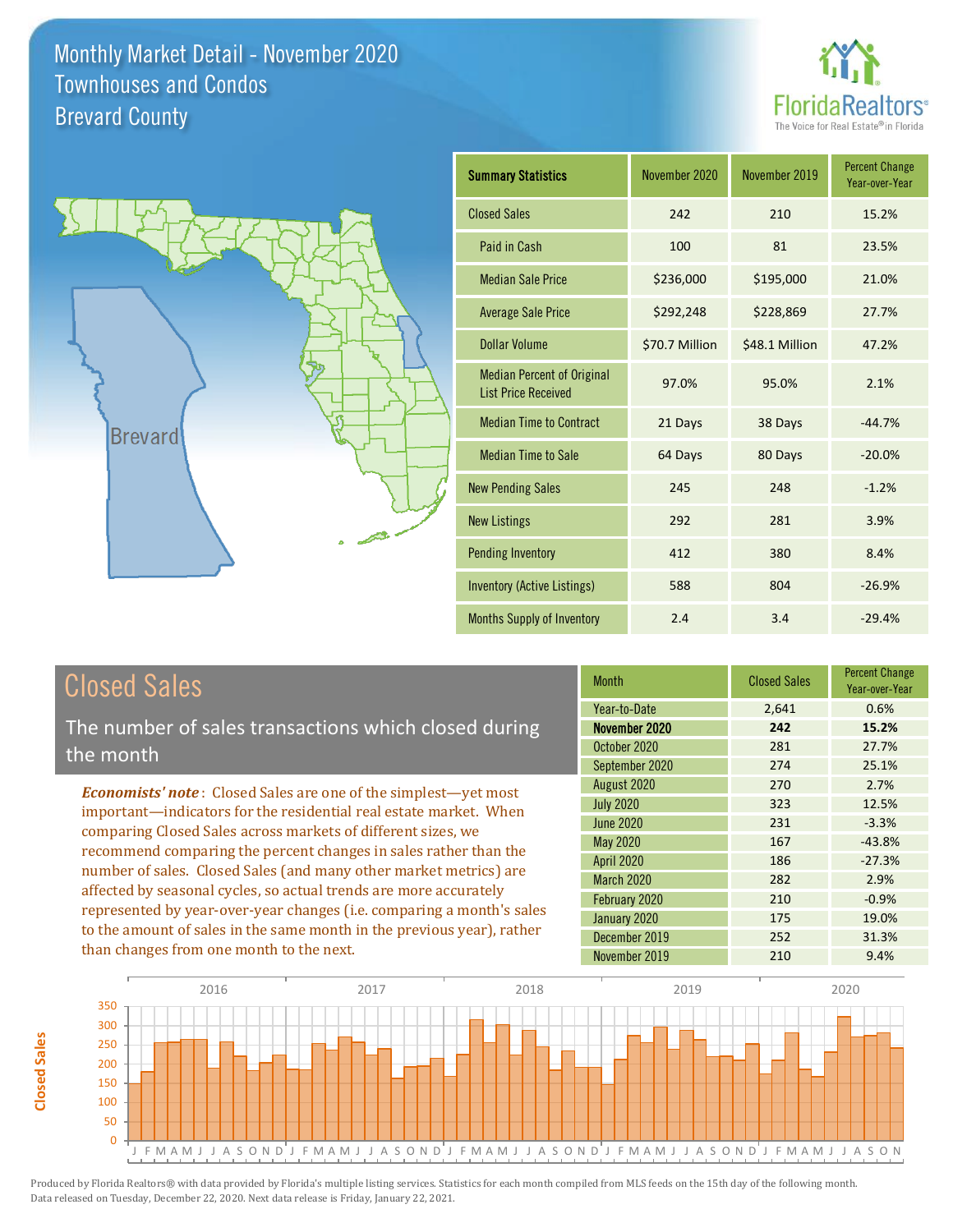this statistic should be interpreted with care.



88 7.3%

#### March 2020 135 -2.2% February 2020 *Economists' note* : Cash Sales can be a useful indicator of the extent to which investors are participating in the market. Why? Investors are far more likely to have the funds to purchase a home available up front, whereas the typical homebuyer requires a mortgage or some other form of financing. There are, of course, many possible exceptions, so 89 -17.6% 112 -8.2% July 2020 **147** 20.5% April 2020 68 -41.4% June 2020 115 15.0% May 2020 74 -46.0% August 2020 Month Cash Sales Percent Change Year-over-Year November 2020 **100 23.5%** October 2020 124 124 19.2% September 2020 118 118 55.3% Year-to-Date 1,170 -1.3% Cash Sales The number of Closed Sales during the month in which buyers exclusively paid in cash



# Cash Sales as a Percentage of Closed Sales

The percentage of Closed Sales during the month which were Cash Sales

*Economists' note* : This statistic is simply another way of viewing Cash Sales. The remaining percentages of Closed Sales (i.e. those not paid fully in cash) each month involved some sort of financing, such as mortgages, owner/seller financing, assumed loans, etc.

| <b>Month</b>      | <b>Percent of Closed</b><br>Sales Paid in Cash | <b>Percent Change</b><br>Year-over-Year |
|-------------------|------------------------------------------------|-----------------------------------------|
| Year-to-Date      | 44.3%                                          | $-2.0%$                                 |
| November 2020     | 41.3%                                          | 7.0%                                    |
| October 2020      | 44.1%                                          | $-6.8%$                                 |
| September 2020    | 43.1%                                          | 24.2%                                   |
| August 2020       | 41.5%                                          | $-10.6%$                                |
| <b>July 2020</b>  | 45.5%                                          | 7.1%                                    |
| <b>June 2020</b>  | 49.8%                                          | 19.1%                                   |
| May 2020          | 44.3%                                          | $-3.9%$                                 |
| <b>April 2020</b> | 36.6%                                          | $-19.2%$                                |
| <b>March 2020</b> | 47.9%                                          | $-5.0%$                                 |
| February 2020     | 42.4%                                          | $-16.7%$                                |
| January 2020      | 50.3%                                          | $-9.9%$                                 |
| December 2019     | 35.3%                                          | $-22.9%$                                |
| November 2019     | 38.6%                                          | $-22.8%$                                |

December 2019 89 1.1%

January 2020

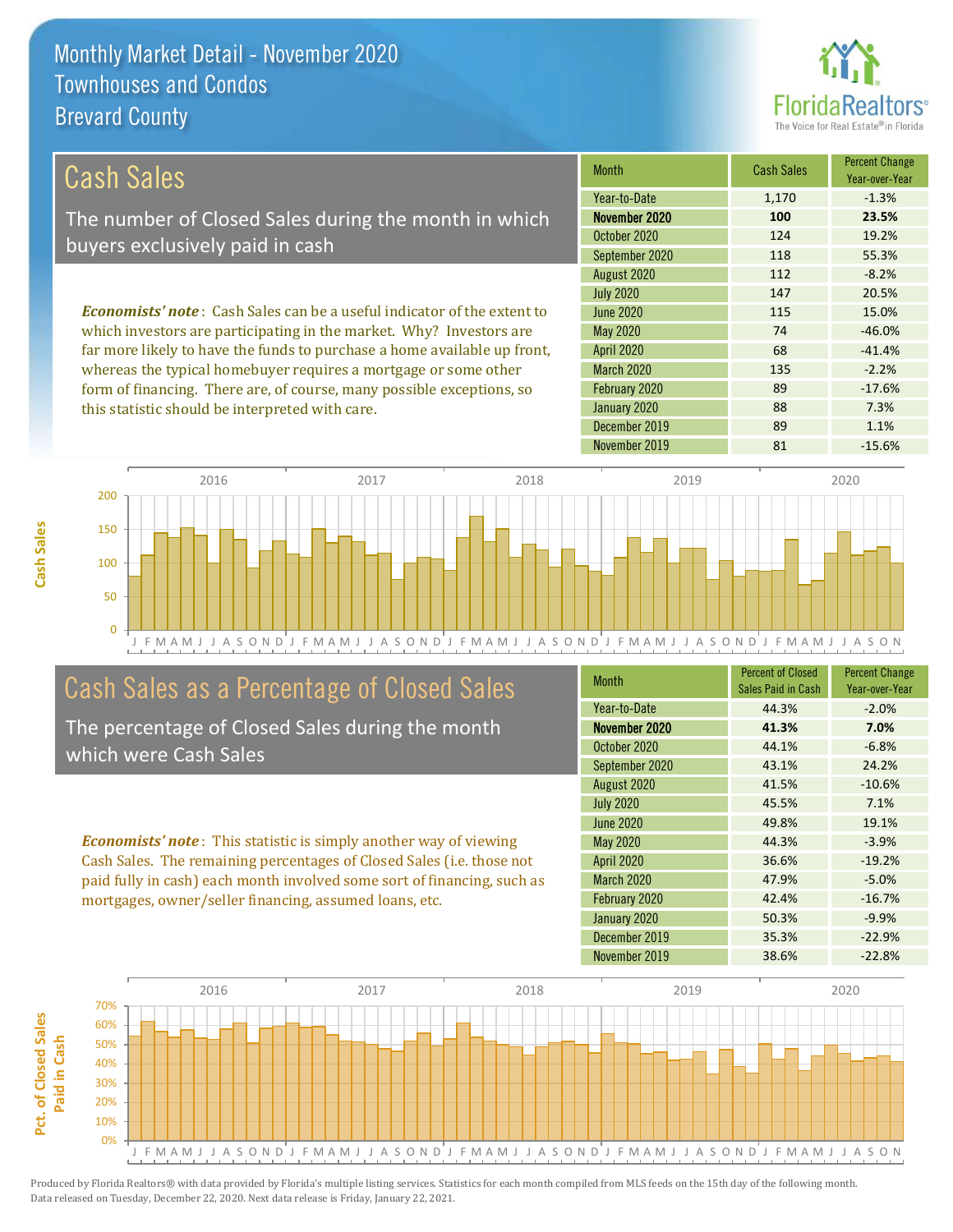

## Median Sale Price

The median sale price reported for the month (i.e. 50% of sales were above and 50% of sales were below)

*Economists' note* : Median Sale Price is our preferred summary statistic for price activity because, unlike Average Sale Price, Median Sale Price is not sensitive to high sale prices for small numbers of homes that may not be characteristic of the market area. Keep in mind that median price trends over time are not always solely caused by changes in the general value of local real estate. Median sale price only reflects the values of the homes that *sold* each month, and the mix of the types of homes that sell can change over time.

| Month             | <b>Median Sale Price</b> | <b>Percent Change</b><br>Year-over-Year |
|-------------------|--------------------------|-----------------------------------------|
| Year-to-Date      | \$208,200                | 12.5%                                   |
| November 2020     | \$236,000                | 21.0%                                   |
| October 2020      | \$213,000                | 15.1%                                   |
| September 2020    | \$190,000                | $-5.0%$                                 |
| August 2020       | \$222,750                | 20.4%                                   |
| <b>July 2020</b>  | \$215,000                | 17.5%                                   |
| <b>June 2020</b>  | \$217,500                | 8.8%                                    |
| <b>May 2020</b>   | \$168,000                | $-10.2%$                                |
| April 2020        | \$214,950                | 23.9%                                   |
| <b>March 2020</b> | \$205,000                | 10.8%                                   |
| February 2020     | \$210,750                | 21.5%                                   |
| January 2020      | \$170,000                | 0.4%                                    |
| December 2019     | \$191,850                | 3.7%                                    |
| November 2019     | \$195,000                | 18.0%                                   |



## Average Sale Price

The average sale price reported for the month (i.e. total sales in dollars divided by the number of sales)

*Economists' note* : Usually, we prefer Median Sale Price over Average Sale Price as a summary statistic for home prices. However, Average Sale Price does have its uses—particularly when it is analyzed alongside the Median Sale Price. For one, the relative difference between the two statistics can provide some insight into the market for higher-end homes in an area.

| <b>Month</b>     | <b>Average Sale Price</b> | <b>Percent Change</b><br>Year-over-Year |
|------------------|---------------------------|-----------------------------------------|
| Year-to-Date     | \$251,539                 | 12.0%                                   |
| November 2020    | \$292,248                 | 27.7%                                   |
| October 2020     | \$260,515                 | 21.3%                                   |
| September 2020   | \$229,411                 | 2.2%                                    |
| August 2020      | \$260,285                 | 18.2%                                   |
| <b>July 2020</b> | \$262,836                 | 23.5%                                   |
| June 2020        | \$266,487                 | 7.8%                                    |
| May 2020         | \$204,612                 | $-13.4%$                                |
| April 2020       | \$234,684                 | 2.7%                                    |
| March 2020       | \$268,049                 | 17.2%                                   |
| February 2020    | \$246,197                 | 15.3%                                   |
| January 2020     | \$203,898                 | $-0.5%$                                 |
| December 2019    | \$235,823                 | 11.1%                                   |
| November 2019    | \$228,869                 | 10.6%                                   |



**Average Sale Price**

**Average Sale Price**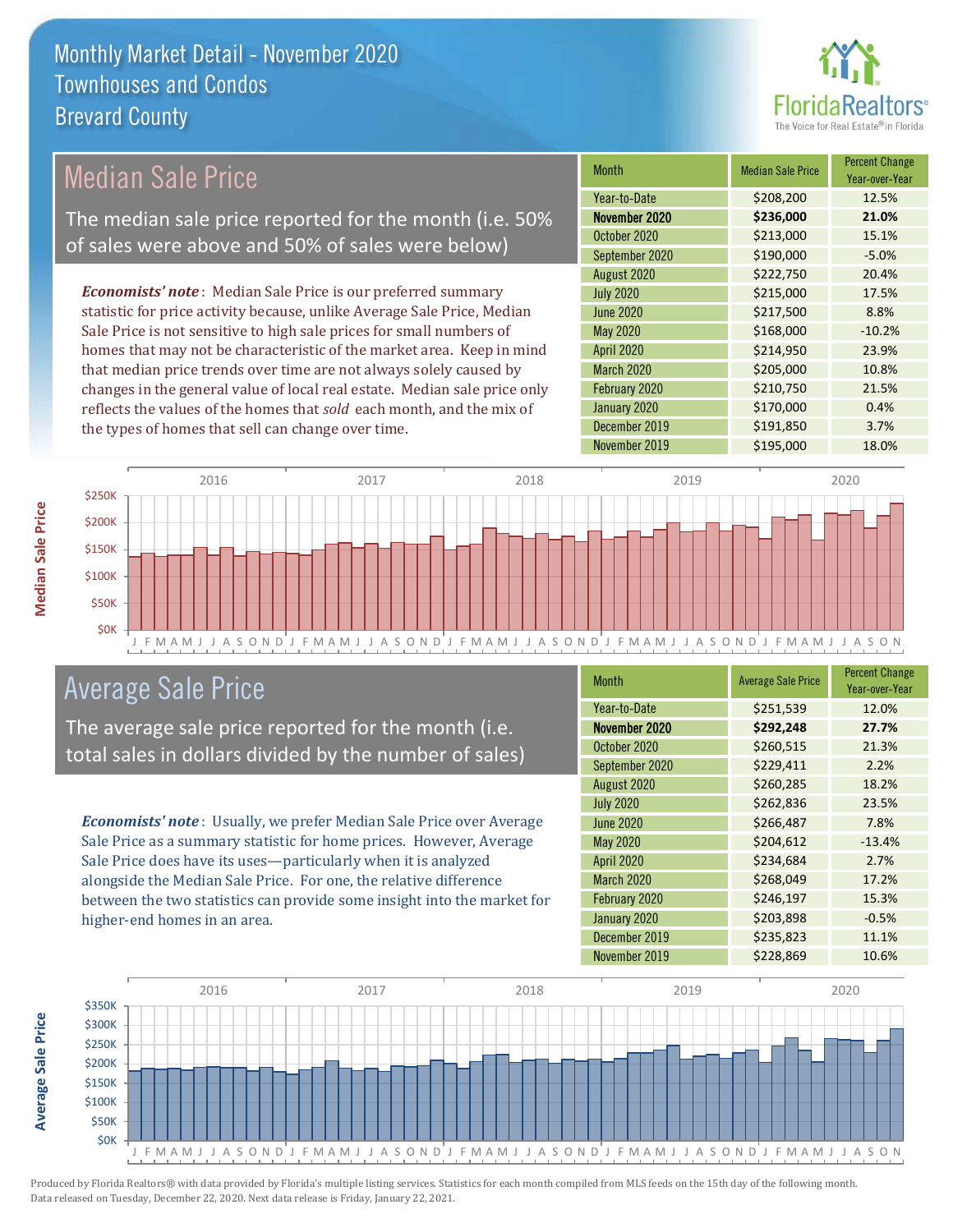

## ollar Volume

The sum of the sale prices for all sales which closed during the month

*Economists' note* : Dollar Volume is simply the sum of all sale prices in a given time period, and can quickly be calculated by multiplying Closed Sales by Average Sale Price. It is a strong indicator of the health of the real estate industry in a market, and is of particular interest to real estate professionals, investors, analysts, and government agencies. Potential home sellers and home buyers, on the other hand, will likely be better served by paying attention to trends in the two components of Dollar Volume (i.e. sales and prices) individually.

| <b>Month</b>      | Dollar Volume   | <b>Percent Change</b><br>Year-over-Year |
|-------------------|-----------------|-----------------------------------------|
| Year-to-Date      | \$664.3 Million | 12.7%                                   |
| November 2020     | \$70.7 Million  | 47.2%                                   |
| October 2020      | \$73.2 Million  | 54.9%                                   |
| September 2020    | \$62.9 Million  | 27.9%                                   |
| August 2020       | \$70.3 Million  | 21.3%                                   |
| <b>July 2020</b>  | \$84.9 Million  | 39.0%                                   |
| <b>June 2020</b>  | \$61.6 Million  | 4.2%                                    |
| May 2020          | \$34.2 Million  | $-51.3%$                                |
| April 2020        | \$43.7 Million  | $-25.4%$                                |
| <b>March 2020</b> | \$75.6 Million  | 20.6%                                   |
| February 2020     | \$51.7 Million  | 14.3%                                   |
| January 2020      | \$35.7 Million  | 18.4%                                   |
| December 2019     | \$59.4 Million  | 45.8%                                   |
| November 2019     | \$48.1 Million  | 20.9%                                   |



# Median Percent of Original List Price Received

The median of the sale price (as a percentage of the original list price) across all properties selling during the month

*Economists' note* : The Median Percent of Original List Price Received is useful as an indicator of market recovery, since it typically rises as buyers realize that the market may be moving away from them and they need to match the selling price (or better it) in order to get a contract on the house. This is usually the last measure to indicate a market has shifted from down to up, so it is what we would call a *lagging* indicator.

| <b>Month</b>      | Med. Pct. of Orig.<br><b>List Price Received</b> | <b>Percent Change</b><br>Year-over-Year |
|-------------------|--------------------------------------------------|-----------------------------------------|
| Year-to-Date      | 96.2%                                            | 0.8%                                    |
| November 2020     | 97.0%                                            | 2.1%                                    |
| October 2020      | 96.8%                                            | 1.4%                                    |
| September 2020    | 96.5%                                            | 0.9%                                    |
| August 2020       | 95.7%                                            | 1.1%                                    |
| <b>July 2020</b>  | 96.1%                                            | 0.5%                                    |
| <b>June 2020</b>  | 95.7%                                            | $-0.2%$                                 |
| <b>May 2020</b>   | 95.7%                                            | 0.3%                                    |
| <b>April 2020</b> | 95.9%                                            | 0.3%                                    |
| March 2020        | 96.0%                                            | 0.8%                                    |
| February 2020     | 96.3%                                            | 1.0%                                    |
| January 2020      | 95.7%                                            | 0.2%                                    |
| December 2019     | 96.1%                                            | 1.5%                                    |
| November 2019     | 95.0%                                            | 0.5%                                    |

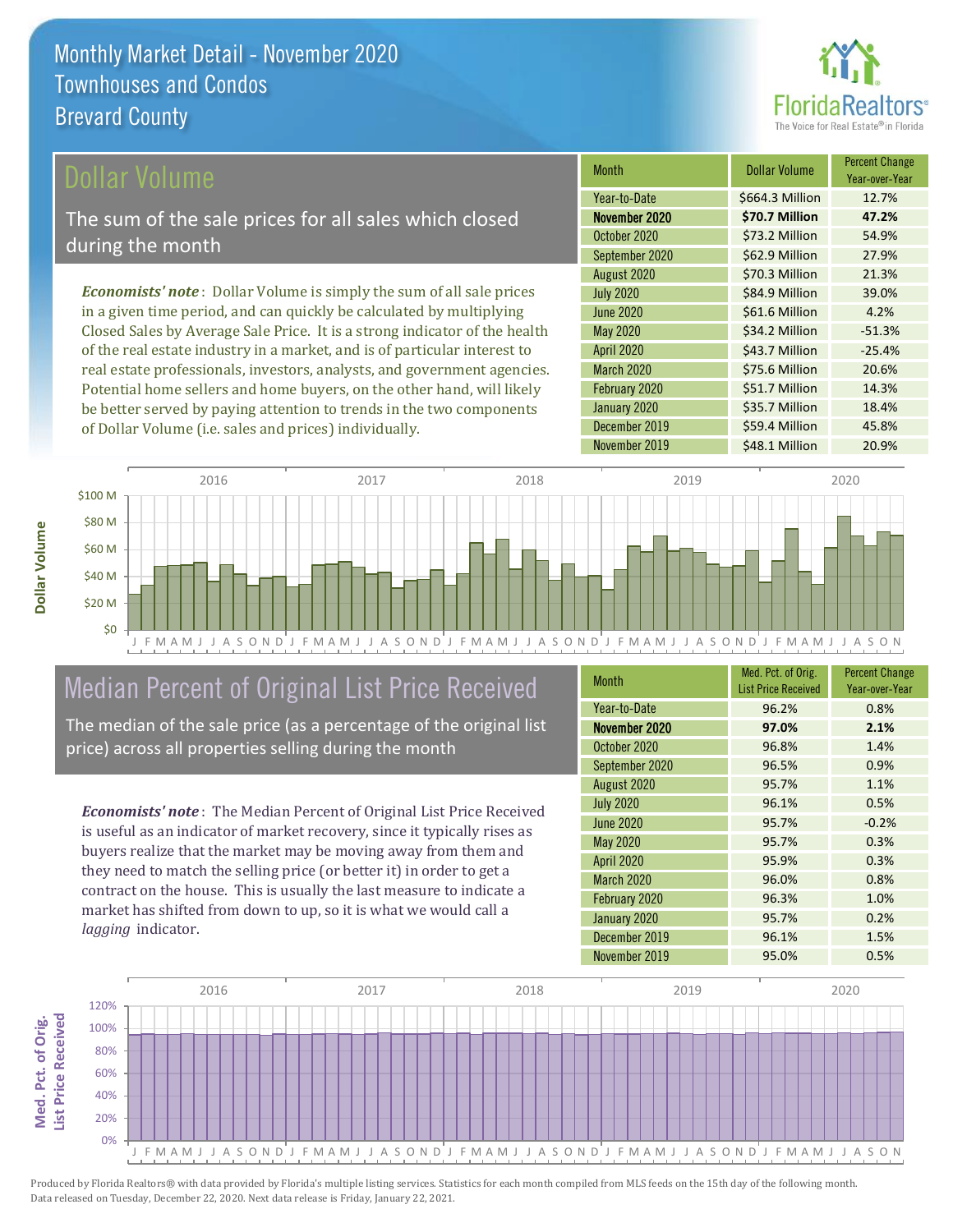

## Median Time to Contract

The median number of days between the listing date and contract date for all Closed Sales during the month

*Economists' note* : Like Time to Sale, Time to Contract is a measure of the length of the home selling process calculated for sales which closed during the month. The difference is that Time to Contract measures the number of days between the initial listing of a property and the signing of the contract which eventually led to the closing of the sale. When the gap between Median Time to Contract and Median Time to Sale grows, it is usually a sign of longer closing times and/or declining numbers of cash sales.

| Month             | <b>Median Time to</b><br>Contract | <b>Percent Change</b><br>Year-over-Year |
|-------------------|-----------------------------------|-----------------------------------------|
| Year-to-Date      | 31 Days                           | $-29.5%$                                |
| November 2020     | 21 Days                           | $-44.7%$                                |
| October 2020      | 20 Days                           | $-57.4%$                                |
| September 2020    | 28 Days                           | $-41.7%$                                |
| August 2020       | 28 Days                           | $-44.0%$                                |
| <b>July 2020</b>  | 46 Days                           | 4.5%                                    |
| <b>June 2020</b>  | 43 Days                           | 26.5%                                   |
| May 2020          | 37 Days                           | $-7.5%$                                 |
| April 2020        | 26 Days                           | $-49.0%$                                |
| <b>March 2020</b> | 30 Days                           | $-33.3%$                                |
| February 2020     | 49 Days                           | 0.0%                                    |
| January 2020      | 37 Days                           | 5.7%                                    |
| December 2019     | 33 Days                           | $-23.3%$                                |
| November 2019     | 38 Days                           | 0.0%                                    |



## Median Time to Sale

**Median Time to** 

**Median Time to** 

The median number of days between the listing date and closing date for all Closed Sales during the month

*Economists' note* : Time to Sale is a measure of the length of the home selling process, calculated as the number of days between the initial listing of a property and the closing of the sale. *Median* Time to Sale is the amount of time the "middle" property selling this month was on the market. That is, 50% of homes selling this month took *less* time to sell, and 50% of homes took *more* time to sell. Median Time to Sale gives a more accurate picture than Average Time to Sale, which can be skewed upward by small numbers of properties taking an abnormally long time to sell.

| <b>Month</b>      | <b>Median Time to Sale</b> | <b>Percent Change</b><br>Year-over-Year |
|-------------------|----------------------------|-----------------------------------------|
| Year-to-Date      | 71 Days                    | $-12.3%$                                |
| November 2020     | 64 Days                    | $-20.0%$                                |
| October 2020      | 57 Days                    | $-31.3%$                                |
| September 2020    | 64 Days                    | $-30.4%$                                |
| August 2020       | 71 Days                    | $-12.3%$                                |
| <b>July 2020</b>  | 85 Days                    | 6.3%                                    |
| <b>June 2020</b>  | 84 Days                    | 15.1%                                   |
| May 2020          | 67 Days                    | $-11.8%$                                |
| April 2020        | 72 Days                    | $-13.3%$                                |
| <b>March 2020</b> | 69 Days                    | $-11.5%$                                |
| February 2020     | 88 Days                    | 8.6%                                    |
| January 2020      | 75 Days                    | 1.4%                                    |
| December 2019     | 78 Days                    | 0.0%                                    |
| November 2019     | 80 Days                    | 9.6%                                    |

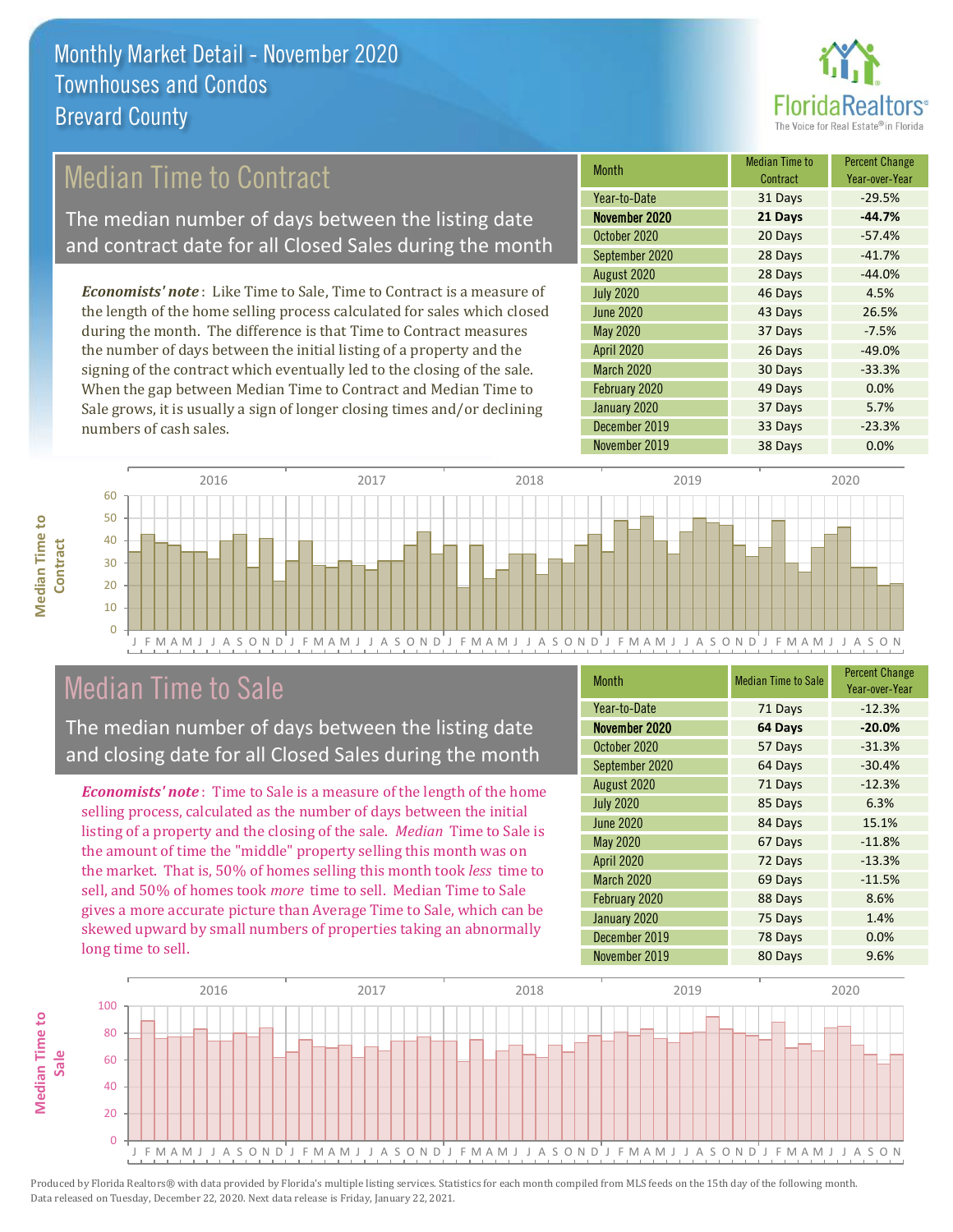

#### March 2020 210 210 -26.3% February 2020 **286 4.8%** May 2020 268 -1.1% August 2020 335 24.5% July 2020 310 3.3% 9.0% September 2020 255 23.8% June 2020 329 329 11.1% *Economists' note* : Because of the typical length of time it takes for a sale to close, economists consider Pending Sales to be a decent indicator of potential future Closed Sales. It is important to bear in mind, however, that not all Pending Sales will be closed successfully. So, the effectiveness of Pending Sales as a future indicator of Closed Sales is susceptible to changes in market conditions such as the Month New Pending Sales Percent Change Year-over-Year November 2020 **245 -1.2%** Year-to-Date 2,978 1.3% April 2020 **159** -43.0% October 2020 291 New Pending Sales The number of listed properties that went under contract during the month



# **New Listings**

distressed properties for sale.

The number of properties put onto the market during the month

availability of financing for homebuyers and the inventory of

*Economists' note* : New Listings tend to rise in delayed response to increasing prices, so they are often seen as a lagging indicator of market health. As prices rise, potential sellers raise their estimations of value—and in the most recent cycle, rising prices have freed up many potential sellers who were previously underwater on their mortgages. Note that in our calculations, we take care to not include properties that were recently taken off the market and quickly relisted, since these are not really *new* listings.

| <b>Month</b>      | <b>New Listings</b> | <b>Percent Change</b><br>Year-over-Year |
|-------------------|---------------------|-----------------------------------------|
| Year-to-Date      | 3,148               | $-6.4%$                                 |
| November 2020     | 292                 | 3.9%                                    |
| October 2020      | 289                 | $-10.8%$                                |
| September 2020    | 253                 | 16.6%                                   |
| August 2020       | 326                 | 14.8%                                   |
| <b>July 2020</b>  | 286                 | 1.4%                                    |
| <b>June 2020</b>  | 258                 | $-23.4%$                                |
| <b>May 2020</b>   | 302                 | $-8.8%$                                 |
| <b>April 2020</b> | 203                 | $-34.3%$                                |
| <b>March 2020</b> | 298                 | $-4.8%$                                 |
| February 2020     | 292                 | $-5.8%$                                 |
| January 2020      | 349                 | $-6.7%$                                 |
| December 2019     | 230                 | 8.5%                                    |
| November 2019     | 281                 | 0.7%                                    |

January 2020 290 17.9% December 2019 174 15.2%



Produced by Florida Realtors® with data provided by Florida's multiple listing services. Statistics for each month compiled from MLS feeds on the 15th day of the following month. Data released on Tuesday, December 22, 2020. Next data release is Friday, January 22, 2021.

**New Listings**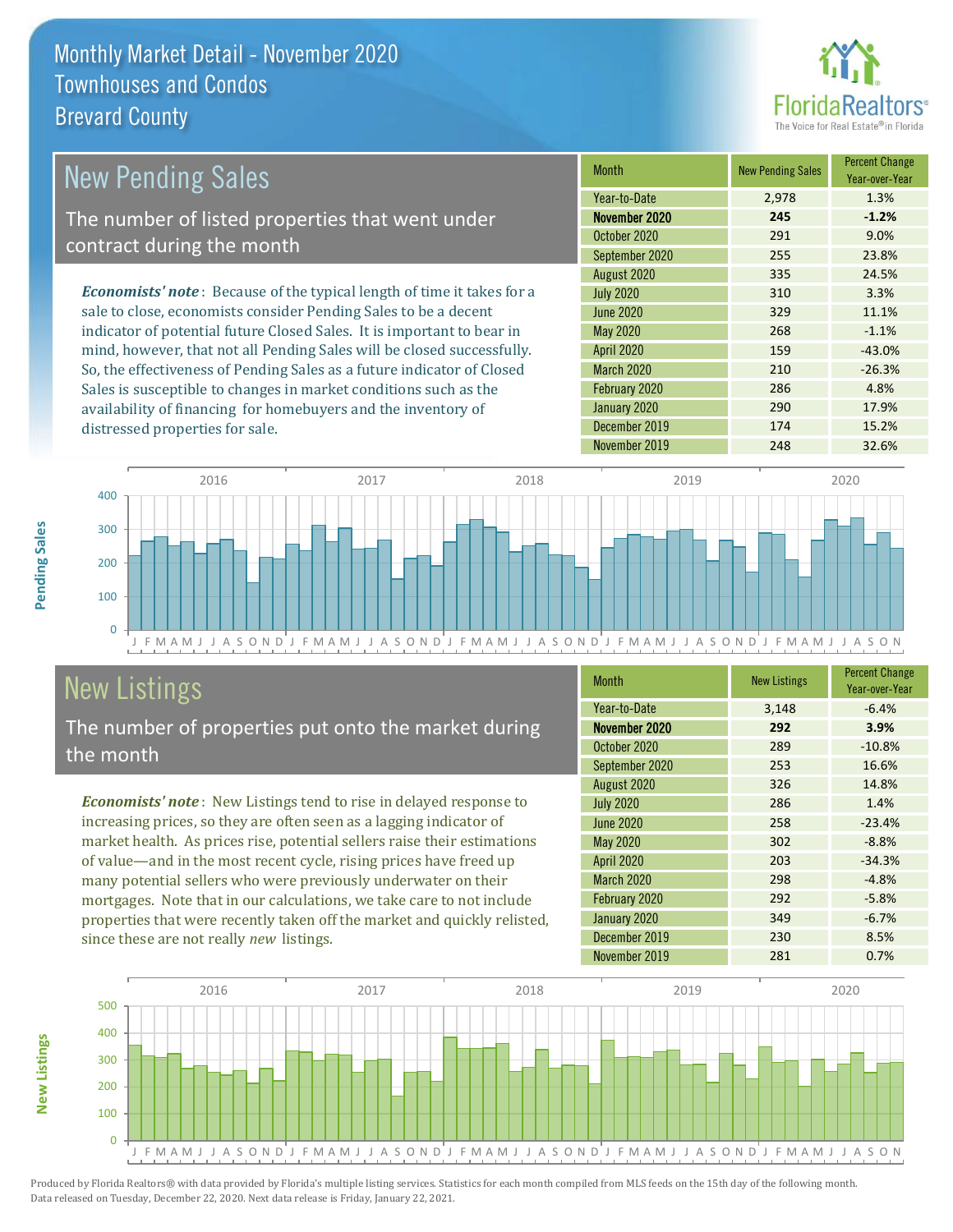

# *Economists' note* : There are a number of ways to define and calculate Inventory (Active Listings) The number of property listings active at the end of the month

Inventory. Our method is to simply count the number of active listings on the last day of the month, and hold this number to compare with the same month the following year. Inventory rises when New Listings are outpacing the number of listings that go off-market (regardless of whether they actually sell). Likewise, it falls when New Listings aren't keeping up with the rate at which homes are going off-market.

| <b>Month</b>             | Inventory | <b>Percent Change</b><br>Year-over-Year |
|--------------------------|-----------|-----------------------------------------|
| <b>YTD (Monthly Avg)</b> | 711       | $-19.1%$                                |
| November 2020            | 588       | $-26.9%$                                |
| October 2020             | 564       | $-30.1%$                                |
| September 2020           | 584       | $-26.7%$                                |
| August 2020              | 624       | $-23.8%$                                |
| <b>July 2020</b>         | 654       | $-23.3%$                                |
| June 2020                | 689       | $-22.4%$                                |
| May 2020                 | 801       | $-11.8%$                                |
| <b>April 2020</b>        | 827       | $-8.3%$                                 |
| <b>March 2020</b>        | 852       | $-8.5%$                                 |
| February 2020            | 810       | $-16.2%$                                |
| January 2020             | 824       | $-16.7%$                                |
| December 2019            | 767       | $-15.2%$                                |
| November 2019            | 804       | $-10.5%$                                |



# Months Supply of Inventory

### An estimate of the number of months it will take to deplete the current Inventory given recent sales rates

*Economists' note* : MSI is a useful indicator of market conditions. The benchmark for a balanced market (favoring neither buyer nor seller) is 5.5 months of inventory. Anything higher is traditionally a buyers' market, and anything lower is a sellers' market. There is no single accepted way of calculating MSI. A common method is to divide current Inventory by the most recent month's Closed Sales count, but this count is a usually poor predictor of future Closed Sales due to seasonal cycles. To eliminate seasonal effects, we use the 12-month average of monthly Closed Sales instead.

| <b>Month</b>             | <b>Months Supply</b> | <b>Percent Change</b><br>Year-over-Year |
|--------------------------|----------------------|-----------------------------------------|
| <b>YTD (Monthly Avg)</b> | 3.0                  | $-21.1%$                                |
| November 2020            | 2.4                  | $-29.4%$                                |
| October 2020             | 2.4                  | $-31.4%$                                |
| September 2020           | 2.5                  | $-26.5%$                                |
| August 2020              | 2.7                  | $-22.9%$                                |
| <b>July 2020</b>         | 2.9                  | $-21.6%$                                |
| <b>June 2020</b>         | 3.1                  | $-20.5%$                                |
| May 2020                 | 3.5                  | $-12.5%$                                |
| April 2020               | 3.5                  | $-10.3%$                                |
| <b>March 2020</b>        | 3.5                  | $-14.6%$                                |
| February 2020            | 3.3                  | $-21.4%$                                |
| January 2020             | 3.4                  | $-19.0%$                                |
| December 2019            | 3.2                  | $-15.8%$                                |
| November 2019            | 3.4                  | $-10.5%$                                |

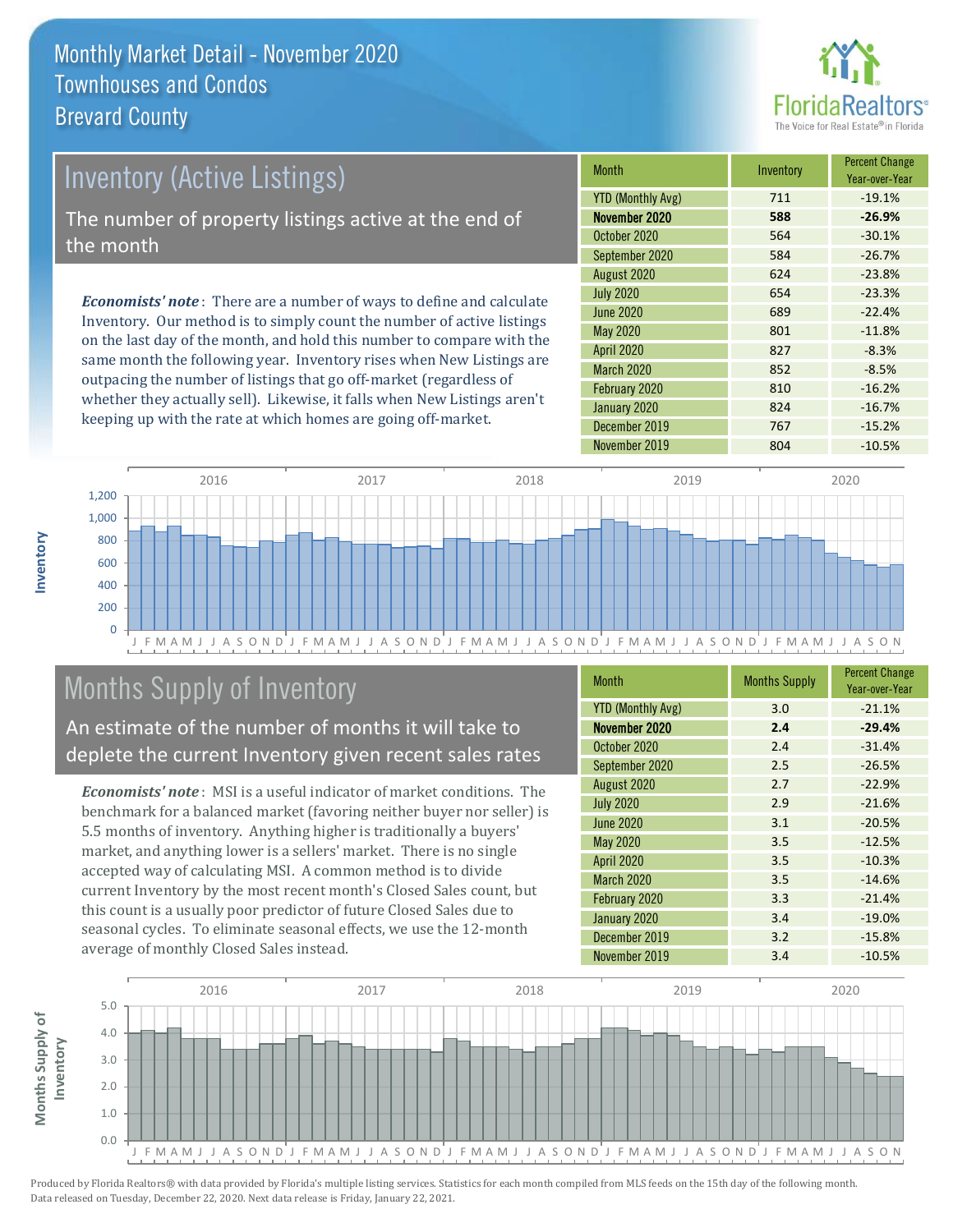

#### \$100,000 - \$149,999 42 7.7% Sale Price Closed Sales Percent Change Year-over-Year Less than \$50,000 1 1 0.0%  $$50,000 - $99,999$  14 -54.8% \$150,000 - \$199,999 40 2.6% \$200,000 - \$249,999 27 -6.9% \$400,000 - \$599,999 34 88.9% \$600,000 - \$999,999 15 150.0% *Economists' note:* Closed Sales are one of the simplest—yet most important—indicators for the residential real estate market. When comparing Closed Sales across markets of different sizes, we recommend comparing the percent changes in sales rather than the number of sales. Closed Sales (and many other market metrics) are affected by seasonal cycles, so actual trends are more accurately represented by year-over-year changes (i.e. comparing a month's sales to the amount of sales in the same month in the previous year), rather than changes from one month to the next. \$1,000,000 or more 3 N/A \$250,000 - \$299,999 27 35.0% \$300,000 - \$399,999 39 44.4% November 2019 November 2020 Closed Sales by Sale Price The number of sales transactions which closed during the month



## Median Time to Contract by Sale Price The median number of days between the listing date and contract date for all Closed Sales during the month

*Economists' note* : Like Time to Sale, Time to Contract is a measure of the length of the home selling process calculated for sales which closed during the month. The difference is that Time to Contract measures the number of days between the initial listing of a property and the signing of the contract which eventually led to the closing of the sale. When the gap between Median Time to Contract and Median Time to Sale grows, it is usually a sign of longer closing times and/or declining numbers of cash sales.

| <b>Sale Price</b>     | <b>Median Time to</b><br>Contract | <b>Percent Change</b><br>Year-over-Year |
|-----------------------|-----------------------------------|-----------------------------------------|
| Less than \$50,000    | 2 Days                            | $-99.2%$                                |
| $$50,000 - $99,999$   | 15 Days                           | 0.0%                                    |
| $$100,000 - $149,999$ | 10 Days                           | $-76.7%$                                |
| \$150,000 - \$199,999 | 8 Days                            | $-88.6%$                                |
| \$200,000 - \$249,999 | 11 Days                           | $-54.2%$                                |
| \$250,000 - \$299,999 | 25 Days                           | $-35.9%$                                |
| \$300,000 - \$399,999 | 62 Days                           | 29.2%                                   |
| \$400,000 - \$599,999 | 37 Days                           | $-27.5%$                                |
| \$600,000 - \$999,999 | 41 Days                           | $-37.9%$                                |
| \$1,000,000 or more   | 21 Days                           | N/A                                     |



Produced by Florida Realtors® with data provided by Florida's multiple listing services. Statistics for each month compiled from MLS feeds on the 15th day of the following month. Data released on Tuesday, December 22, 2020. Next data release is Friday, January 22, 2021.

**Median Time to Contract**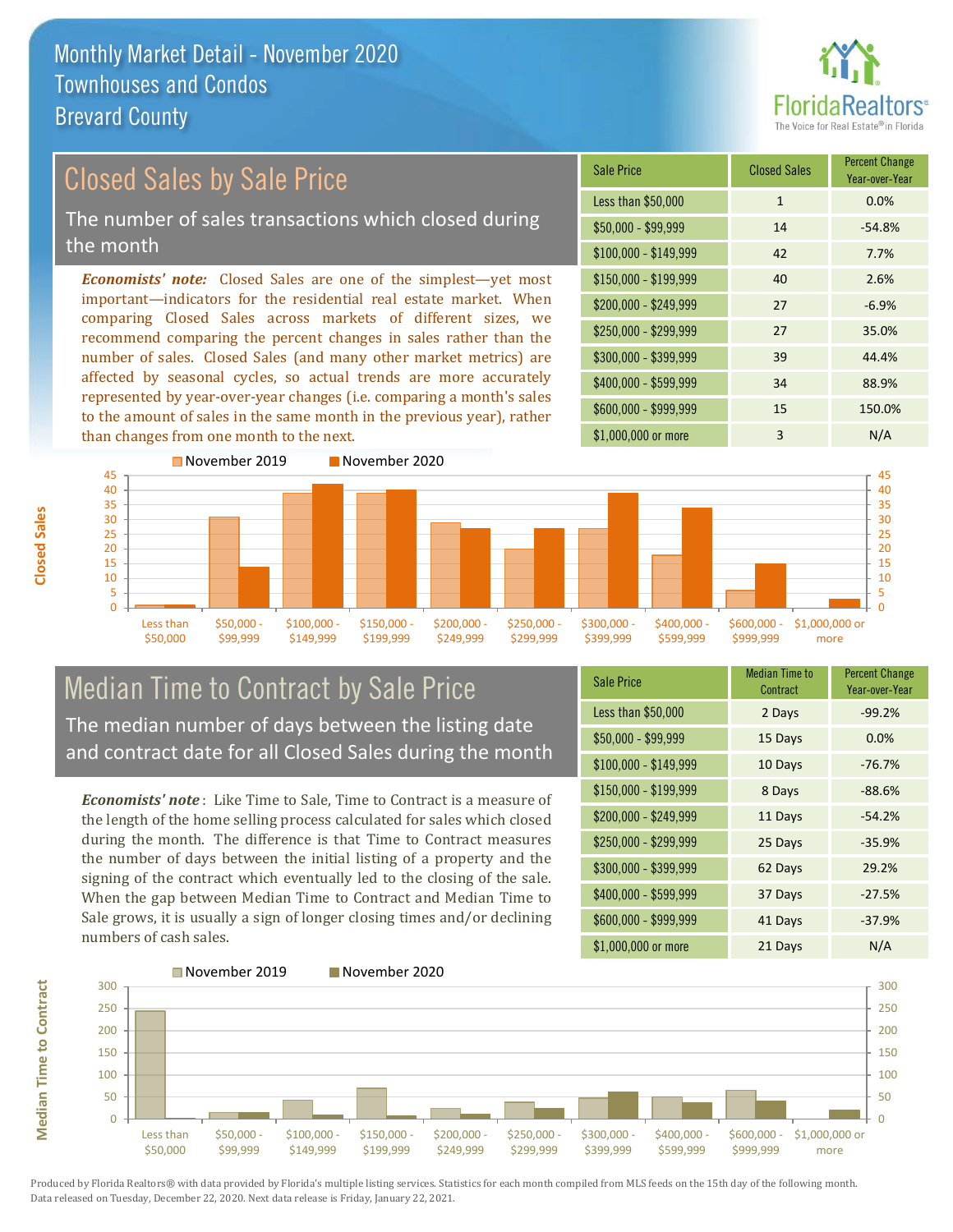

# New Listings by Initial Listing Price

The number of properties put onto the market during the month

*Economists' note:* New Listings tend to rise in delayed response to increasing prices, so they are often seen as a lagging indicator of market health. As prices rise, potential sellers raise their estimations of value—and in the most recent cycle, rising prices have freed up many potential sellers who were previously underwater on their mortgages. Note that in our calculations, we take care to not include properties that were recently taken off the market and quickly relisted, since these are not really *new* listings.

| <b>Initial Listing Price</b> | <b>New Listings</b> | <b>Percent Change</b><br>Year-over-Year |
|------------------------------|---------------------|-----------------------------------------|
| Less than \$50,000           | $\mathbf{1}$        | N/A                                     |
| $$50,000 - $99,999$          | 23                  | $-28.1%$                                |
| $$100,000 - $149,999$        | 44                  | $-24.1%$                                |
| $$150,000 - $199,999$        | 45                  | $-4.3%$                                 |
| \$200,000 - \$249,999        | 51                  | 34.2%                                   |
| \$250,000 - \$299,999        | 30                  | $-9.1%$                                 |
| \$300,000 - \$399,999        | 40                  | 17.6%                                   |
| \$400,000 - \$599,999        | 36                  | 28.6%                                   |
| \$600,000 - \$999,999        | 21                  | 133.3%                                  |
| \$1,000,000 or more          | 1                   | $-50.0\%$                               |



## Inventory by Current Listing Price The number of property listings active at the end of the month

*Economists' note* : There are a number of ways to define and calculate Inventory. Our method is to simply count the number of active listings on the last day of the month, and hold this number to compare with the same month the following year. Inventory rises when New Listings are outpacing the number of listings that go off-market (regardless of whether they actually sell). Likewise, it falls when New Listings aren't keeping up with the rate at which homes are going off-market.

| <b>Current Listing Price</b> | Inventory | <b>Percent Change</b><br>Year-over-Year |
|------------------------------|-----------|-----------------------------------------|
| Less than \$50,000           | 0         | N/A                                     |
| $$50,000 - $99,999$          | 41        | $-16.3%$                                |
| $$100,000 - $149,999$        | 67        | $-40.7%$                                |
| $$150,000 - $199,999$        | 63        | $-37.6%$                                |
| \$200,000 - \$249,999        | 70        | 7.7%                                    |
| \$250,000 - \$299,999        | 55        | $-33.7%$                                |
| \$300,000 - \$399,999        | 128       | $-24.3%$                                |
| $$400,000 - $599,999$        | 89        | $-30.5%$                                |
| \$600,000 - \$999,999        | 48        | $-34.2%$                                |
| \$1,000,000 or more          | 27        | 17.4%                                   |



Produced by Florida Realtors® with data provided by Florida's multiple listing services. Statistics for each month compiled from MLS feeds on the 15th day of the following month. Data released on Tuesday, December 22, 2020. Next data release is Friday, January 22, 2021.

**Inventory**